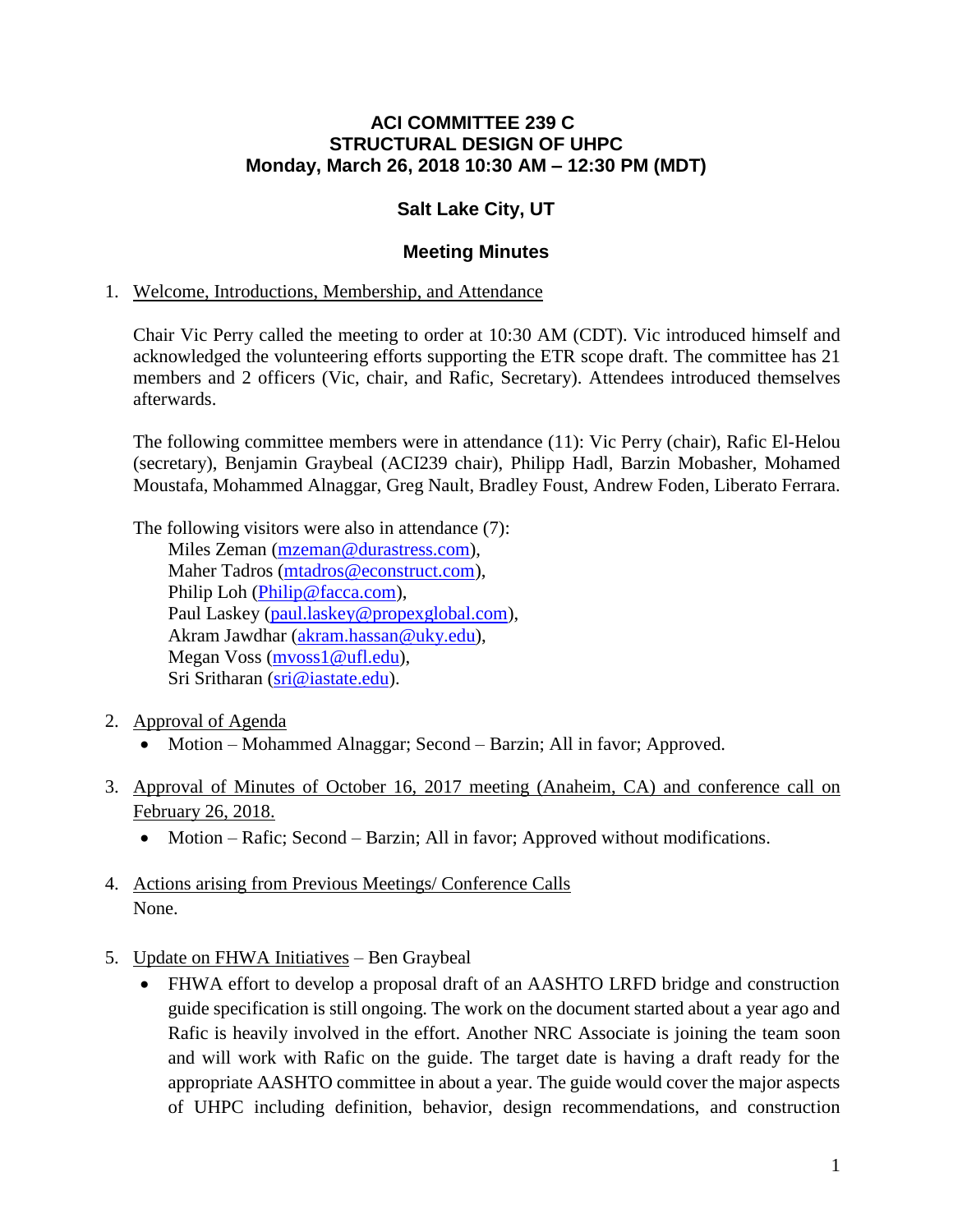specifications. The compression, tension, and flexural models are developed, and work is currently being focused on the shear design methodology. AASHTO T10 has been receptive and showed interest in FHWA developing the guide. Rafic presentation on Wednesday will give an update on FHWA efforts pertaining to the UHPC guide development.

 FHWA published a report on the properties of UHPC-Class materials covering the material characterization and behavior of 5 commercially available UHPCs.

## 6. Schedule of Completion of ETR on UHPC

Vic proposed the following schedule for the preparation and publishing of the ETR:

| ACI Spring Meeting (F2F): Working meeting to review ETR.        |
|-----------------------------------------------------------------|
| Re-issue ETR for review & comments from Sub-Committee           |
| Sub-Committee comments to be submitted.                         |
| Response to sub-committee comments by chapter authors.          |
| <b>Ballot ETR at Sub-Committee Level</b>                        |
| Ballot closed.                                                  |
| Negatives from Ballot circulated to sub-committee for review.   |
| Sub-Committee conference call to resolve negatives from ballot. |
| Second Ballot to Sub-committee.                                 |
| ACI Fall Meeting (F2F) - Review & Resolve Comments from Sub-    |
| Committee Ballot.                                               |
| Re-Ballot ETR at Sub-Committee Level                            |
| <b>Ballot at Main Committee</b>                                 |
| ACI Spring Meetings - Review and resolve Main Committee         |
| <b>Ballot Comments</b>                                          |
| <b>Final Ballot of Main Committee</b>                           |
| Submit ETR to TAC                                               |
| ACI Fall Meetings - Review and resolve TAC's comments.          |
| ETR Ready to Publish.                                           |
|                                                                 |

# 7. ETR Review

- The committee proceeded to review the entire ETR, section by section. Refer to attached ETR document version entitled "ETR-ACI239C-Structura\_Design\_of\_UHPC-March 26 2018-Minutes". Committee notes and edits are added in Red.
- The discussion focused on the Section 3.0 on Material Properties. It was decided to reorganize this section to cover material behavior in the form of stress-strain behavior in compression and tension, and load-deflection curve for flexure. After the behavior is explained, the information on the current tests to determine the properties will be listed.
- Committee ran out of time, so discussion on remaining sections of the ETR will be continued through conference calls.
- 8. Next steps & deliverables
	- Vic announced the intent to meet in 2 weeks to continue the ETR review.